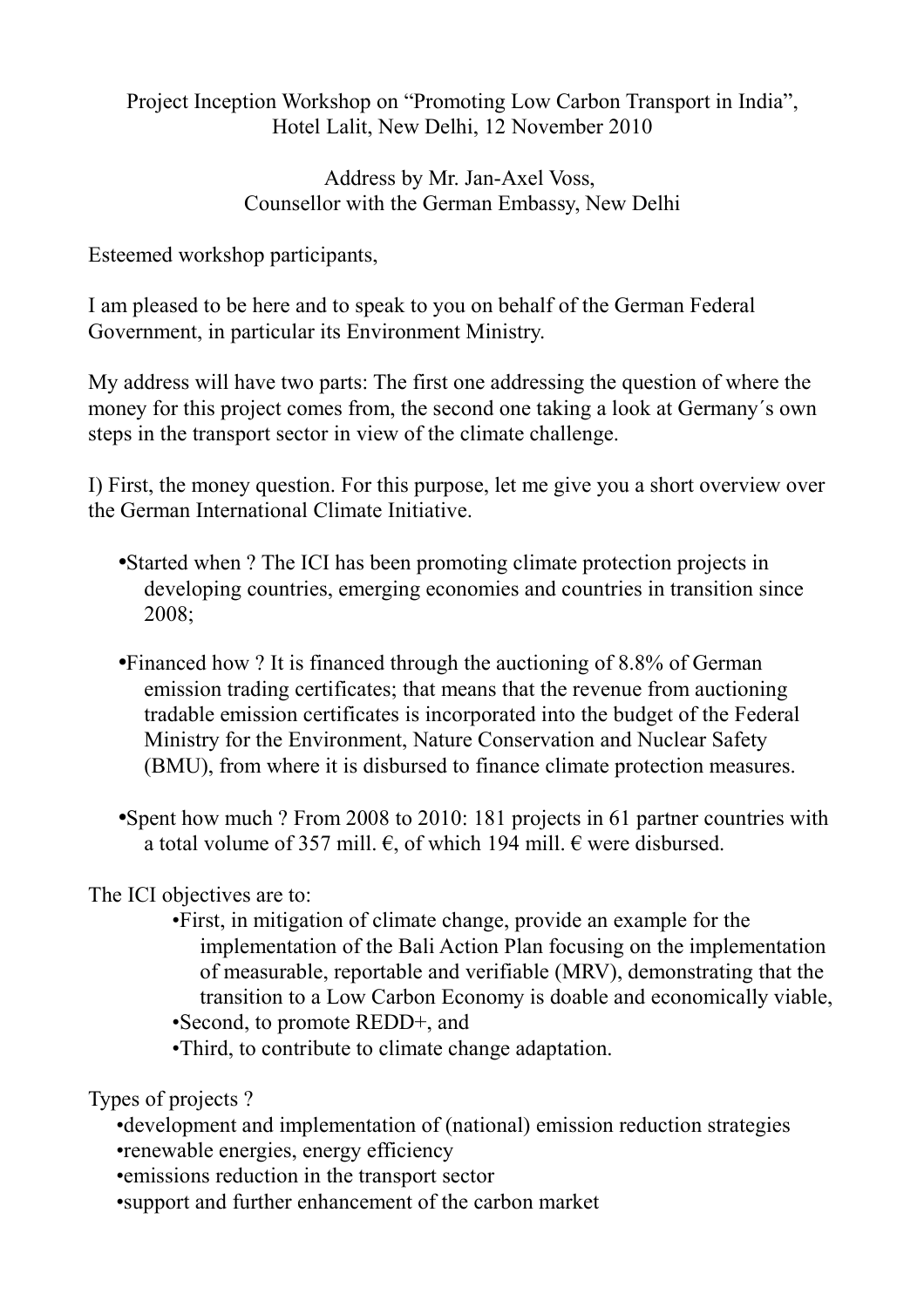•monitoring and accounting systems for mitigation actions •substitution / mitigation of non CO2-GHG

Activities include:

- •Investment support through grants and concessional loans for pilot projects
- •Technical cooperation, transfer of know-how, access to technology
- •Policy support (regulation, implementation)
- •Capacity development and awareness-raising

Role of German Environment Ministry in the projects ?

•Close monitoring

- •Up-scaling of innovative approaches where feasible
- •Supporting the visibility of projects.

II) Let me now come to part II, the transport challenge.

Transport is

- -a fast growing sector in most developing countries and
- -the largest end-user of energy in many developed countries.
- -And no matter if we look to Europe, Asia or elsewhere: Transport is highly dependent on fossil fuels and hence a significant contributor to climate change.

While after 1990 emissions from passenger transport in Germany rose quickly, Germany finally managed to break this trend in 2000. Since then, greenhouse gas emissions from transport are slightly declining.

This is a first success – however, the challenge remains huge: A robust climate deal will definitely require a decrease of transport related emissions in industrialized countries and, at the same time, a slow-down of current emission trends in the developing world.

Given that transport is responsible for about  $1/4$  of the energy-related  $CO<sub>2</sub>$  emissions and that this share is still going to increase, the sector is one of the main contributors to climate change.

Particularly worrying are the freight transport and the international transport modes since they reveal a very strong growth in emissions. In addition, it needs to be considered that 95% of the transport sector is dependent on oil.

Hence, the German Environment ministry subscribes to the approach of decarbonising transport, as only a cross-sector approach including a significant emission reduction from transport would be reasonable.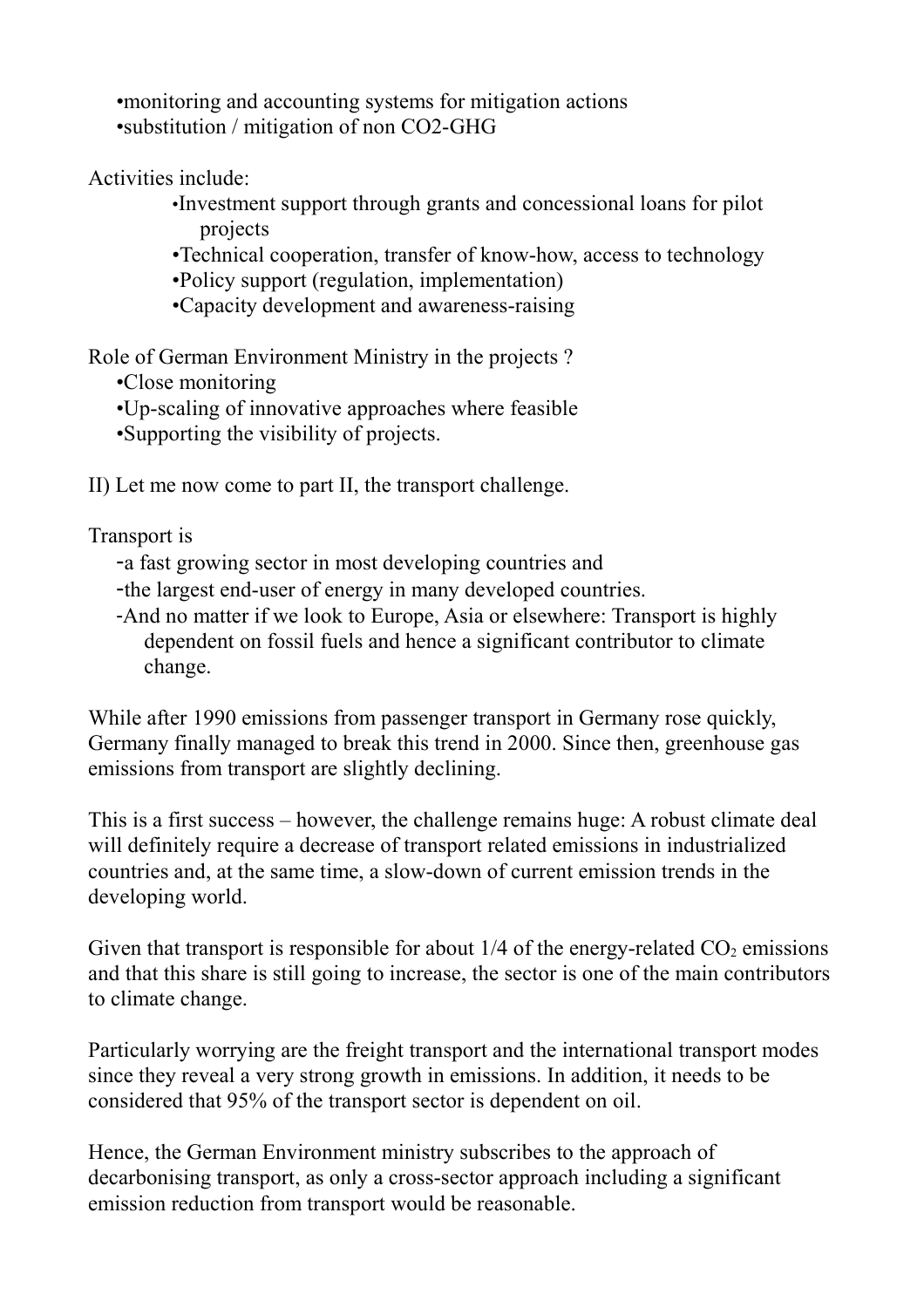How? In principle, a broad mix of instruments and incentives is needed so that the transport sector contributes its share to climate protection. Technical measures alone would not deliver the efforts to achieve the reduction goals. You may call it a threepart mantra:

 $a\text{void}$  –  $\text{shift}$  – improve.

As some of you may recall, Germany committed itself back in December 2007 to reduce its  $CO_2$  emissions by 30% by 2020 compared to 1990. This was part of the German Integrated Energy and Climate Program, which includes market incentives on renewable energy and measures to support sustainable transport.

In transport, major policies at the national level include:

- •The National Sustainability Strategy: The German government strives for sustainable development in terms of the economy, ecology, and social issues. Its policy is based on a long-term, global perspective that spans the generations.
- •The Freight Transport and Logistics Master Plan: in July 2008 the German government approved a systematic and intermodal transport policy approach. One of the predominant objectives of this integrated approach is to cope with the drastic rise of freight traffic due to increasing globalisation and therefore make the transport system as a whole more efficient and to further reduce  $CO<sub>2</sub>$  emissions.
- •An eco-tax which was introduced in 1999 (electricity consumption tax with exemptions for RE). It allows external effects to be internalised, on the one hand, while on the other hand tax revenue can also be generated. It currently asks 20 EUR per Mwh and generated 6 billion EUR in 2009.
- •The vehicle tax for new passenger cars in a revised form: It has been based on  $CO<sub>2</sub>$ emissions since mid 2009.
- •A toll scheme for lorries above 12 t GVW, from 1 January 2009, with further differentiation according to emission category and particulate matters reducing systems has been in effect
- •The National Cycling Plan 2002-2012, which covers, amongst other things, the development and extension of cycling infrastructure, which is vital in enabling cycling to become an attractive alternative to car journeys for short trips and, in addition, improves health.

The German Ministry for Environment's projects in transport strongly reflect the idea of efficiency. Let me highlight just one initiative: The National Development Plan for Electric Mobility.